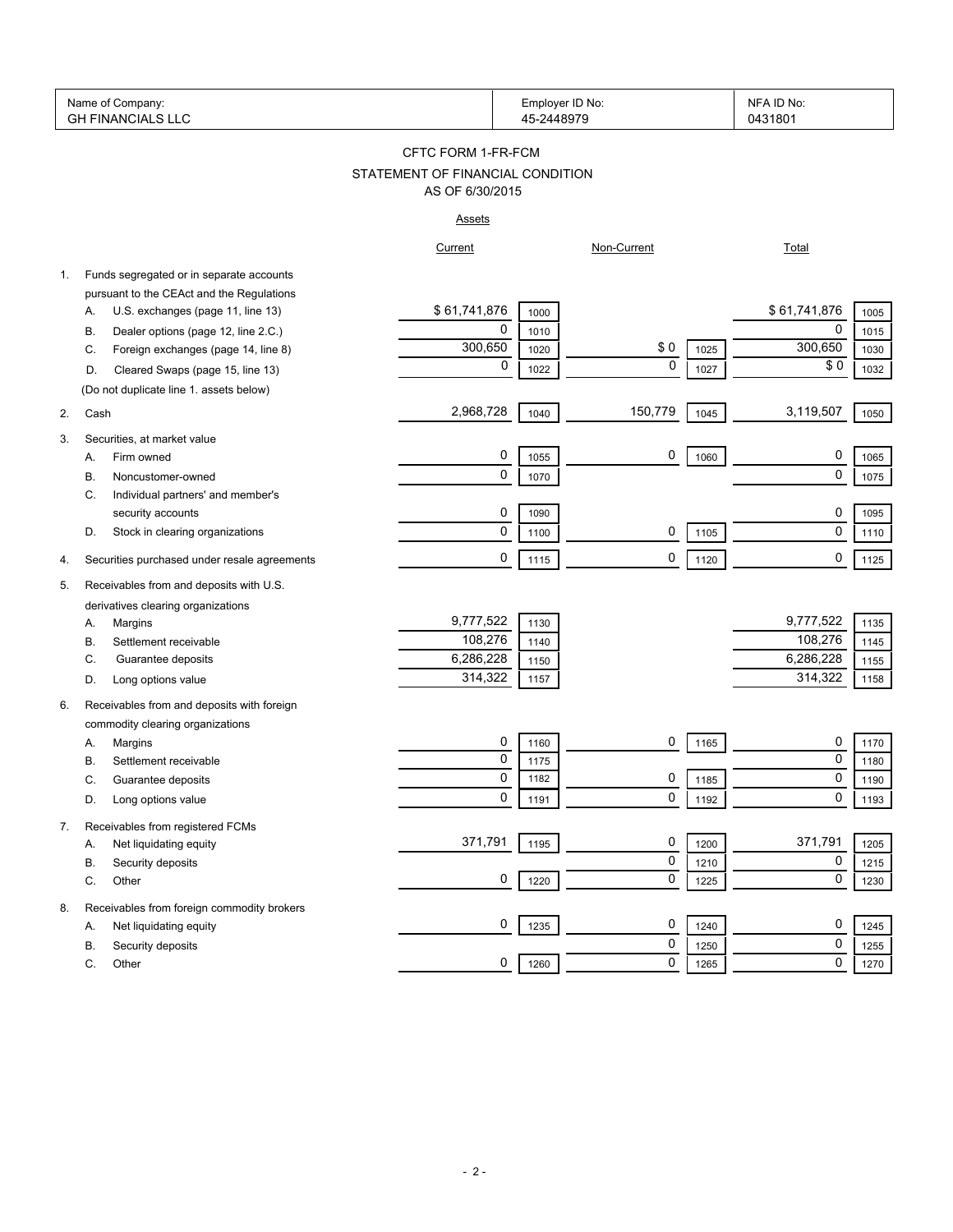| 9.  | Receivables from traders on U.S.                           |              |      |           |      |              |      |
|-----|------------------------------------------------------------|--------------|------|-----------|------|--------------|------|
|     | commodity exchanges<br>Customer debit and deficit accounts | 0            | 1275 | 0         | 1280 | 0            | 1285 |
|     | Α.<br>Noncustomer and proprietary accounts<br>В.           | $\mathbf 0$  | 1290 | 0         | 1295 | $\mathbf 0$  | 1300 |
|     | Other<br>C.                                                | $\mathbf 0$  | 1305 | 0         | 1310 | $\mathbf 0$  | 1315 |
|     | Allowance for doubtful accounts<br>D.                      |              |      | 0         | 1320 | $\mathbf 0$  | 1325 |
|     |                                                            |              |      |           |      |              |      |
| 10. | Receivables from traders on foreign                        |              |      |           |      |              |      |
|     | boards of trade                                            |              |      |           |      |              |      |
|     | Customer debit and deficit accounts<br>Α.                  | 0            | 1330 | 0         | 1335 | 0            | 1340 |
|     | Noncustomer and proprietary accounts<br>В.                 | 0            | 1345 | 0         | 1350 | $\mathbf 0$  | 1355 |
|     | Other<br>C.                                                | 0            | 1360 | 0         | 1365 | $\mathbf 0$  | 1370 |
|     | Allowance for doubtful accounts<br>D.                      |              |      | 0         | 1375 | $\mathbf 0$  | 1380 |
| 11. | Inventories of cash commodities, raw materials,            |              |      |           |      |              |      |
|     | work in progress and finished goods                        |              |      |           |      |              |      |
|     | Covered<br>Α.                                              | 0            | 1385 | 0         | 1390 | 0            | 1395 |
|     | В.<br>Not covered                                          | 0            | 1400 | 0         | 1405 | $\mathbf 0$  | 1410 |
|     |                                                            |              |      |           |      |              |      |
| 12. | Secured demand notes<br>(Value of collateral \$0 [1415]    |              |      |           |      |              |      |
|     | Safety factor \$0 [1420])                                  | 0            | 1425 | 0         | 1430 | 0            | 1435 |
|     |                                                            |              |      |           |      |              |      |
| 13. | Other receivables and advances                             |              |      |           |      |              |      |
|     | Merchandising accounts receivable<br>А.                    | 0            | 1440 | 0         | 1445 | 0            | 1450 |
|     | Notes receivable<br>В.                                     | $\mathbf 0$  | 1455 | 0         | 1460 | $\mathbf 0$  | 1465 |
|     | Commissions and brokerage receivable<br>C.                 | 23,888       | 1470 | 0         | 1475 | 23,888       | 1480 |
|     | Receivables from employees and<br>D.                       |              |      |           |      |              |      |
|     | associated persons                                         | 0            | 1485 | 0         | 1490 | 0            | 1495 |
|     | Advances on cash commodities<br>Е.                         | $\mathbf 0$  | 1500 | 0         | 1505 | $\mathbf 0$  | 1510 |
|     | Dividends and interest<br>F.                               | $\mathbf 0$  | 1515 | 0         | 1520 | $\mathbf 0$  | 1525 |
|     | Taxes receivable<br>G.                                     | 35,520       | 1530 | 0         | 1535 | 35,520       | 1540 |
|     | Receivables from subsidiaries and affiliates<br>Н.         | 0            | 1545 | 0         | 1550 | 0            | 1555 |
|     | Other (Itemize on a separate page)                         | $\mathbf 0$  | 1560 | 0         | 1565 | 0            | 1570 |
|     | Allowance for doubtful accounts<br>J.                      |              |      | 0         | 1575 | $\mathbf 0$  | 1580 |
| 14. | Unrealized gains on forward contracts                      |              |      |           |      |              |      |
|     | and commitments                                            | 0            | 1585 | 0         | 1590 | 0            | 1595 |
| 15. | Exchange memberships, at cost                              |              |      |           |      |              |      |
|     | (Market value \$707,055 [1600])                            |              |      | 389,325   | 1605 | 389,325      | 1610 |
|     |                                                            |              |      |           |      |              |      |
| 16. | Investments in subsidiaries                                | 0            | 1612 | 0         | 1615 | 0            | 1620 |
| 17. | Plant, property, equipment and capitalized leases          |              |      |           |      |              |      |
|     | (cost net of accumulated depreciation                      |              |      |           |      |              |      |
|     | and amortization of \$0 [1625])                            | 0            | 1630 | 114,464   | 1635 | 114,464      | 1640 |
|     | Prepaid expenses and deferred charges                      |              |      | 42,965    |      | 42,965       |      |
| 18. |                                                            |              |      |           | 1645 |              | 1650 |
| 19. | Other assets (itemize on separate page)<br>Α.              | 0            | 1655 | 0         | 1660 | 0            | 1665 |
|     | Retail Forex Aggregate Assets<br>В.                        | 0            | 1657 | 0         | 1662 | 0            | 1667 |
| 20. | <b>Total Assets</b>                                        | \$81,928,801 | 1670 | \$697,533 | 1675 | \$82,626,334 | 1680 |
|     |                                                            |              |      |           |      |              |      |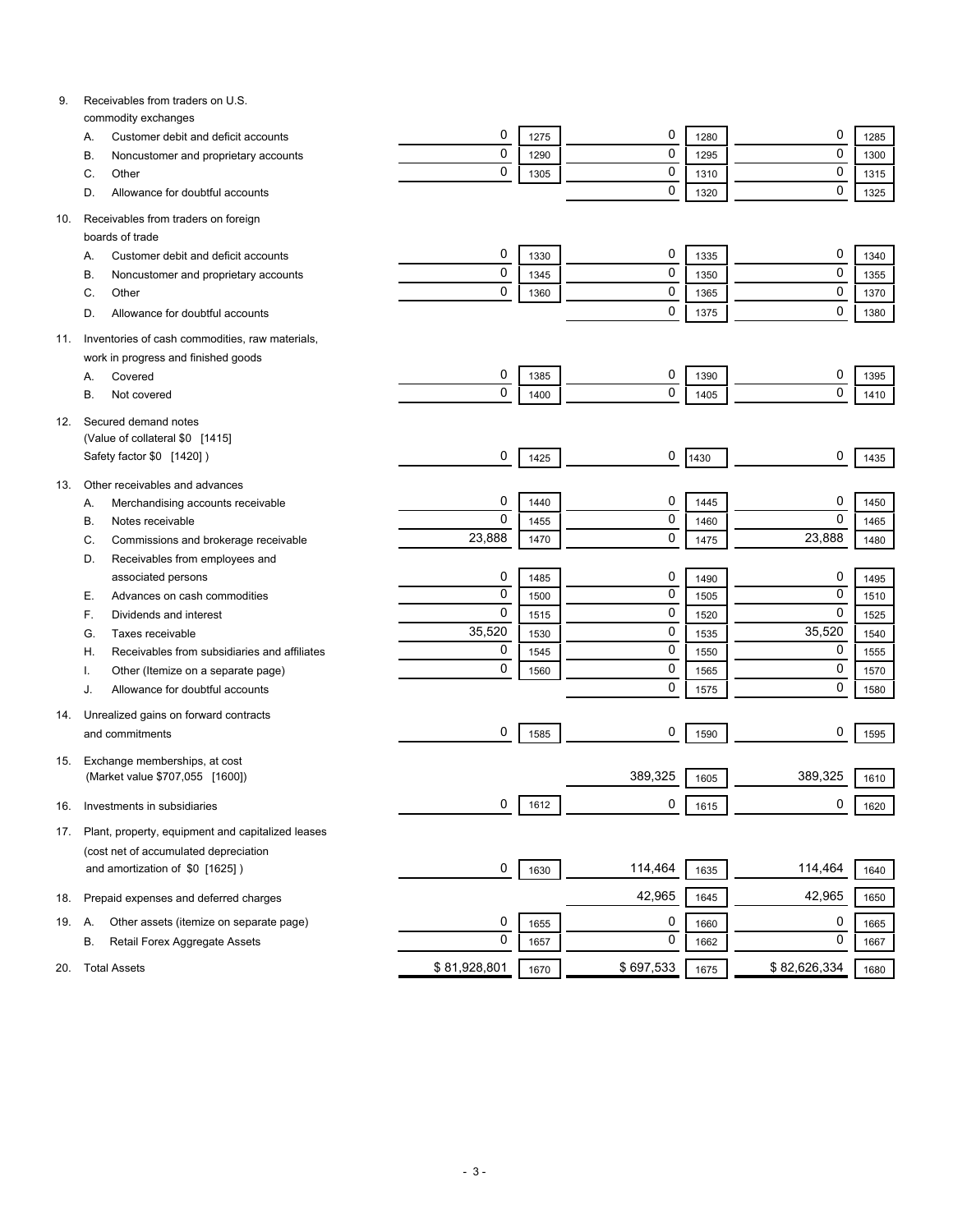| Name of Company:         | Employer ID No: | NFA ID No: |
|--------------------------|-----------------|------------|
| <b>GH FINANCIALS LLC</b> | 45-2448979      | 0431801    |

#### CFTC FORM 1-FR-FCM

# STATEMENT OF FINANCIAL CONDITION

AS OF 6/30/2015

## Liabilities & Ownership Equity

## **Liabilities**

| 21. |           | Payables to banks                                                                                 |            |      |
|-----|-----------|---------------------------------------------------------------------------------------------------|------------|------|
|     | A.        | Secured loans                                                                                     | \$0        | 2000 |
|     | В.        | Unsecured loans                                                                                   | 0          | 2010 |
|     | C.        | Overdrafts                                                                                        | 0          | 2020 |
| 22. |           | Equities in commodity accounts                                                                    |            |      |
|     | Α.        | Customers trading on U.S. commodity exchanges                                                     | 51,669,219 | 2030 |
|     | В.        | Customers trading on foreign exchanges                                                            | 1,290      | 2040 |
|     | C.        | Customers' dealer options accounts                                                                | 0          | 2050 |
|     | D.        | Noncustomers' accounts                                                                            | 8,845,838  | 2060 |
|     | Е.        | General partners' and member's trading accounts (not included in capital)                         | 0          | 2070 |
|     | F.        | Customers trading cleared swaps                                                                   | $\Omega$   | 2072 |
| 23. |           | Payable to U.S. commodity clearing organizations                                                  | 704,516    | 2080 |
|     |           | Including short option value of \$183,494 [2075]                                                  |            |      |
|     |           |                                                                                                   | 0          |      |
| 24. |           | Payable to foreign commodity clearing organizations<br>Including short option value of \$0 [2085] |            | 2090 |
|     |           |                                                                                                   |            |      |
| 25. |           | Payable to registered futures commission merchants                                                | 0          | 2100 |
| 26. |           | Payable to foreign commodity brokers                                                              | 0          | 2110 |
| 27. |           | Accounts payable, accrued expenses and other payables                                             |            |      |
|     | Α.        | Accounts payable and accrued expenses                                                             | 3,784,575  | 2120 |
|     | В.        | Salaries, wages, commissions and bonuses payable                                                  | 0          | 2130 |
|     | C.        | Taxes payable                                                                                     | $\Omega$   | 2140 |
|     | D.        | Deferred income taxes                                                                             | 0          | 2150 |
|     | Е.        | Security deposits held                                                                            | 0          | 2160 |
|     | F.        | Advances against commodities                                                                      | 0          | 2170 |
|     | G.        | Unrealized losses on forward contracts and commitments                                            | $\Omega$   | 2180 |
|     | H         | Due to subsidiaries and affiliates                                                                | 1,219,318  | 2190 |
|     | Ι.        | Notes, mortgages and other payables due within twelve months                                      | 0          | 2200 |
|     | J.        | Obligation to Retail FX Customers                                                                 | 0          | 2205 |
|     | Κ.        | Other (itemize on a separate page)                                                                | $\Omega$   | 2210 |
| 28. |           | Notes, mortgages and other payables not due within twelve months of the date of this statement    |            |      |
|     | A.        | Unsecured                                                                                         | 0          | 2220 |
|     | <b>B.</b> | Secured                                                                                           | 0          | 2230 |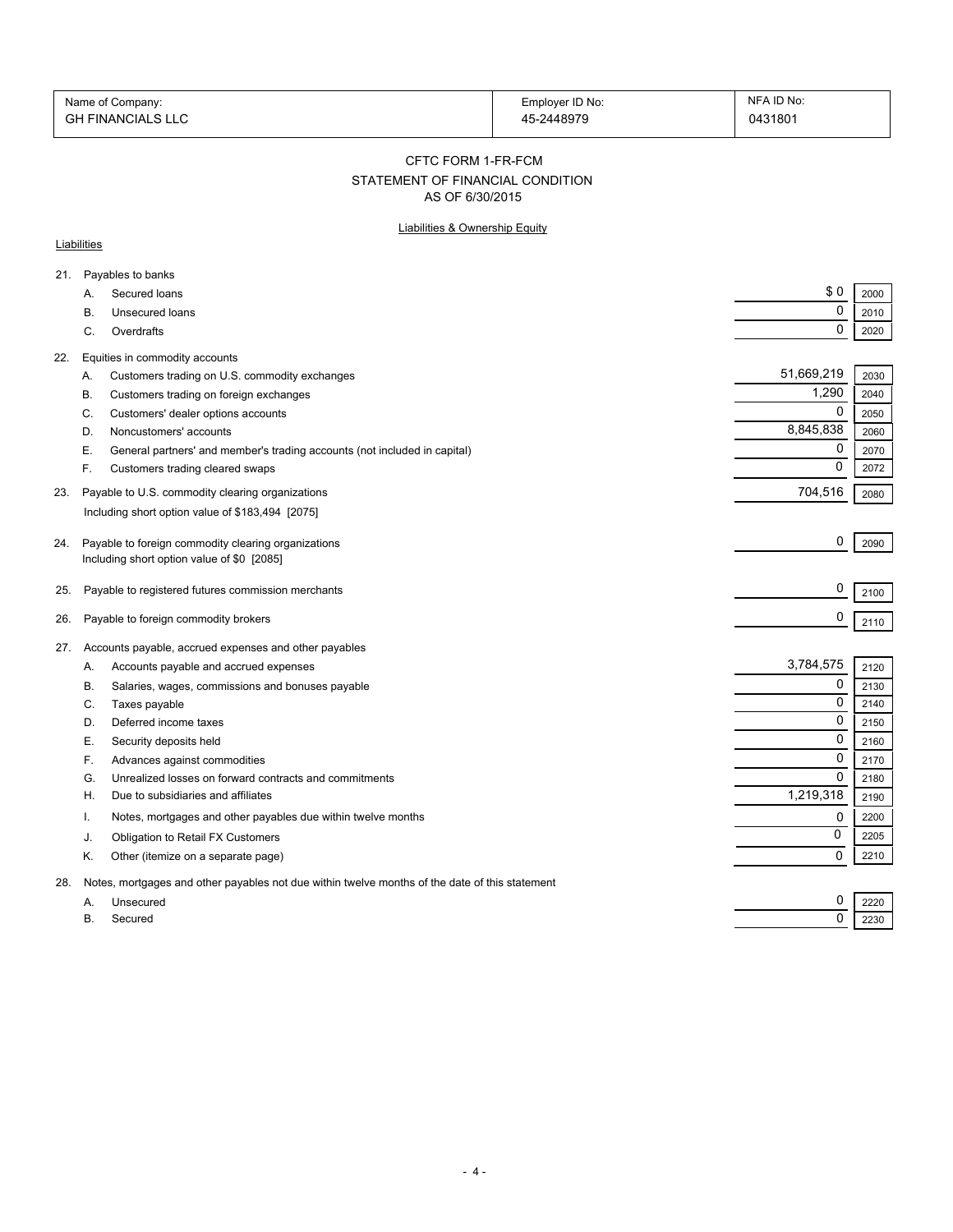| 29. | Securities sold under agreements to repurchase              |              | 2240 |  |
|-----|-------------------------------------------------------------|--------------|------|--|
| 30. | Securities sold not yet purchased, at market value          |              | 2250 |  |
| 31  | Liabilities subordinated to claims of general creditors     |              |      |  |
|     | Subject to a satisfactory subordination agreement<br>А.     | 8,000,000    | 2260 |  |
|     | Not subject to a satisfactory subordination agreement<br>В. |              | 2270 |  |
| 32. | Total liabilities                                           | \$74,224,756 | 2280 |  |

## Ownership Equity

| 34.<br>Partnership or Limited Liability Company<br>\$8,401,578<br>Partnership or LLC contributed and retained capital<br>2510<br>А.<br><b>B.</b><br>Additional capital per partnership or membership agreement<br>0<br>(equities in partners' or members' trading accounts, etc.)<br>2515<br>\$8,401,578<br>Total<br>C.<br>2520<br>35.<br>Corporation<br>\$0<br>Preferred stock<br>2530<br>А.<br>0<br>В.<br>Common stock<br>2535<br>0<br>Additional paid in capital<br>C.<br>2540<br>Retained earnings<br>D.<br>2545<br>\$0<br>Е.<br>Subtotal<br>2550<br>0<br>F.<br>Less: capital stock in treasury<br>2555<br>\$0<br>G.<br>Total<br>2560<br>\$8,401,578<br>Total ownership equity (line 33, 34.C. or 35.G)<br>36. |      |
|--------------------------------------------------------------------------------------------------------------------------------------------------------------------------------------------------------------------------------------------------------------------------------------------------------------------------------------------------------------------------------------------------------------------------------------------------------------------------------------------------------------------------------------------------------------------------------------------------------------------------------------------------------------------------------------------------------------------|------|
|                                                                                                                                                                                                                                                                                                                                                                                                                                                                                                                                                                                                                                                                                                                    |      |
|                                                                                                                                                                                                                                                                                                                                                                                                                                                                                                                                                                                                                                                                                                                    |      |
|                                                                                                                                                                                                                                                                                                                                                                                                                                                                                                                                                                                                                                                                                                                    |      |
|                                                                                                                                                                                                                                                                                                                                                                                                                                                                                                                                                                                                                                                                                                                    |      |
|                                                                                                                                                                                                                                                                                                                                                                                                                                                                                                                                                                                                                                                                                                                    |      |
|                                                                                                                                                                                                                                                                                                                                                                                                                                                                                                                                                                                                                                                                                                                    |      |
|                                                                                                                                                                                                                                                                                                                                                                                                                                                                                                                                                                                                                                                                                                                    |      |
|                                                                                                                                                                                                                                                                                                                                                                                                                                                                                                                                                                                                                                                                                                                    |      |
|                                                                                                                                                                                                                                                                                                                                                                                                                                                                                                                                                                                                                                                                                                                    |      |
|                                                                                                                                                                                                                                                                                                                                                                                                                                                                                                                                                                                                                                                                                                                    |      |
|                                                                                                                                                                                                                                                                                                                                                                                                                                                                                                                                                                                                                                                                                                                    |      |
|                                                                                                                                                                                                                                                                                                                                                                                                                                                                                                                                                                                                                                                                                                                    |      |
|                                                                                                                                                                                                                                                                                                                                                                                                                                                                                                                                                                                                                                                                                                                    |      |
|                                                                                                                                                                                                                                                                                                                                                                                                                                                                                                                                                                                                                                                                                                                    | 2570 |

37. Total liabilities and ownership equity (add lines 32 and 36) \$ 82,626,334 2580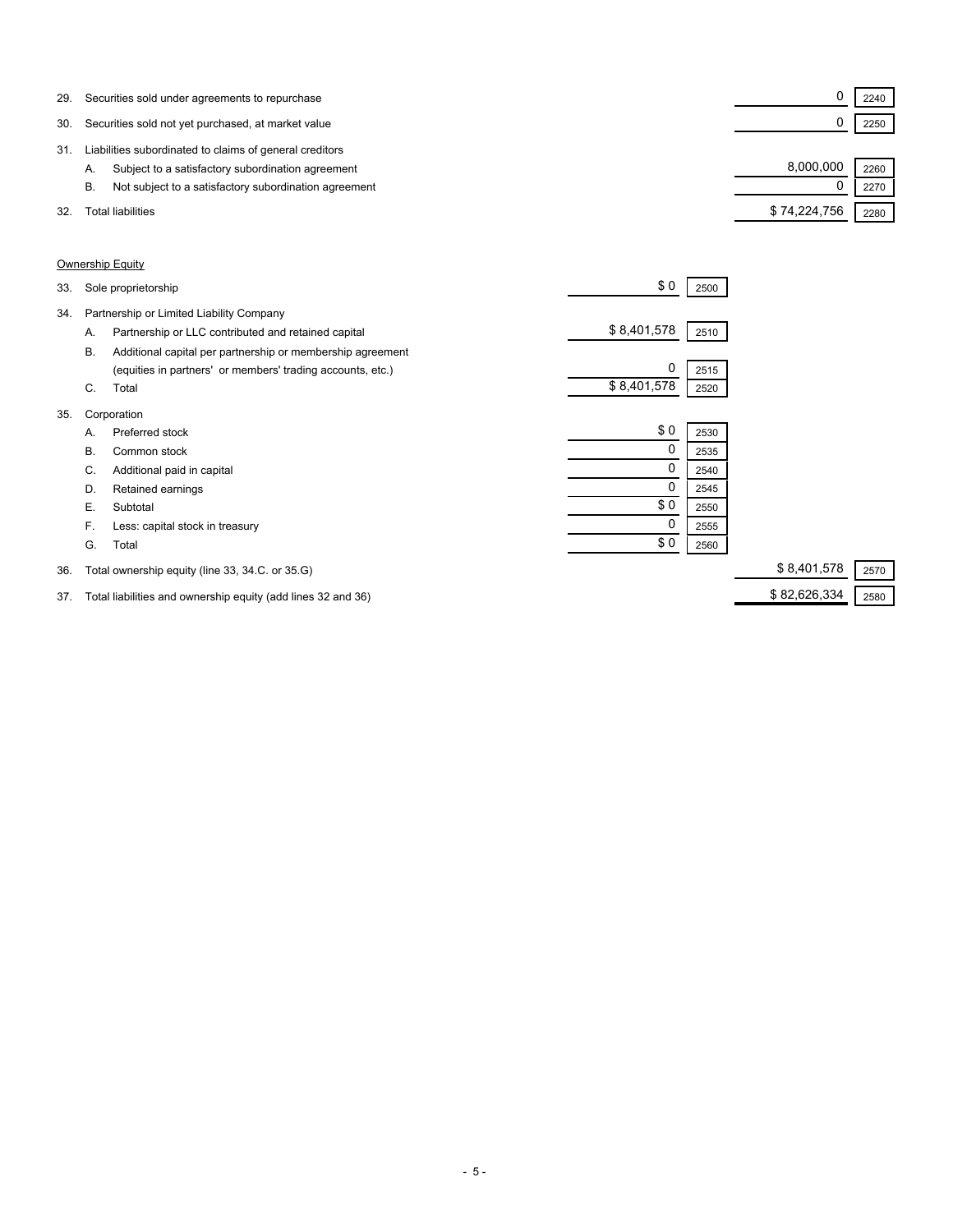| Name<br>`ompany.            | Employer ID No: | ID No:<br>N⊩      |
|-----------------------------|-----------------|-------------------|
| GH<br>NCIALS LLC<br>, INAN' | 2448979         | 043180 $^{\circ}$ |

# CFTC FORM 1-FR-FCM STATEMENT OF SEGREGATION REQUIREMENTS AND FUNDS IN SEGREGATION

FOR CUSTOMERS TRADING ON U.S. COMMODITY EXCHANGES

AS OF 6/30/2015

|     | SEGREGATION REQUIREMENTS (Section 4d(2) of the CEAct)                                                                                                                       |                         |              |
|-----|-----------------------------------------------------------------------------------------------------------------------------------------------------------------------------|-------------------------|--------------|
| 1.  | Net ledger balance<br>Cash<br>А.<br>Securities (at market)<br>В.                                                                                                            | \$42,123,299<br>0       | 5000<br>5010 |
| 2.  | Net unrealized profit (loss) in open futures contracts traded on a contract market                                                                                          | 9,069,496               | 5020         |
| 3.  | Exchange traded options                                                                                                                                                     |                         |              |
|     | Market value of open option contracts purchased on a contract market<br>А.<br>В.<br>Market value of open option contracts granted (sold) on a contract market               | 1,275,239<br>(798, 815) | 5030<br>5040 |
| 4.  | Net equity (deficit) (add lines 1, 2, and 3)                                                                                                                                | \$51,669,219            | 5050         |
| 5.  | Accounts liquidating to a deficit and accounts with<br>\$0<br>debit balances - gross amount<br>5060<br>0<br>5070<br>Less: amount offset by customer owned securities        | 0                       | 5080         |
| 6.  | Amount required to be segregated (add lines 4 and 5)                                                                                                                        | \$51,669,219            | 5090         |
| 7.  | FUNDS IN SEGREGATED ACCOUNTS<br>Deposited in segregated funds bank accounts                                                                                                 |                         |              |
|     | Cash<br>А.                                                                                                                                                                  | \$17,511,754            | 5100         |
|     | Securities representing investments of customers' funds (at market)<br>В.<br>C.<br>Securities held for particular customers or option customers in lieu of cash (at market) | 0<br>$\mathbf 0$        | 5110<br>5120 |
| 8.  | Margins on deposit with derivatives clearing organizations of contract markets                                                                                              |                         |              |
|     | Cash<br>А.                                                                                                                                                                  | 41,490,598              | 5130         |
|     | Securities representing investments of customers' funds (at market)<br>В.                                                                                                   | 0                       | 5140         |
|     | C.<br>Securities held for particular customers or option customers in lieu of cash (at market)                                                                              | $\mathbf 0$             | 5150         |
| 9.  | Net settlement from (to) derivatives clearing organizations of contract markets                                                                                             | 2,013,100               | 5160         |
| 10. | Exchange traded options<br>Value of open long option contracts<br>Α.                                                                                                        | 1,275,239               | 5170         |
|     | Β.<br>Value of open short option contracts                                                                                                                                  | (798, 815)              | 5180         |
| 11. | Net equities with other FCMs<br>Net liquidating equity<br>А.                                                                                                                | 250,000                 | 5190         |
|     | В.<br>Securities representing investments of customers' funds (at market)                                                                                                   | 0                       | 5200         |
|     | C.<br>Securities held for particular customers or option customers in lieu of cash (at market)                                                                              | $\mathbf 0$             | 5210         |
| 12. | Segregated funds on hand (describe:                                                                                                                                         | 0                       | 5215         |
| 13. | Total amount in segregation (add lines 7 through 12)                                                                                                                        | \$61,741,876            | 5220         |
| 14. | Excess (deficiency) funds in segregation (subtract line 6 from line 13)                                                                                                     | \$10,072,657            | 5230         |
| 15. | Management Target Amount Excess funds in segregation                                                                                                                        | \$2,500,000             | 5240         |
| 16. | Excess (deficiency) funds in segregation over (under) Management Target Amount Excess                                                                                       | \$7,572,657             | 5250         |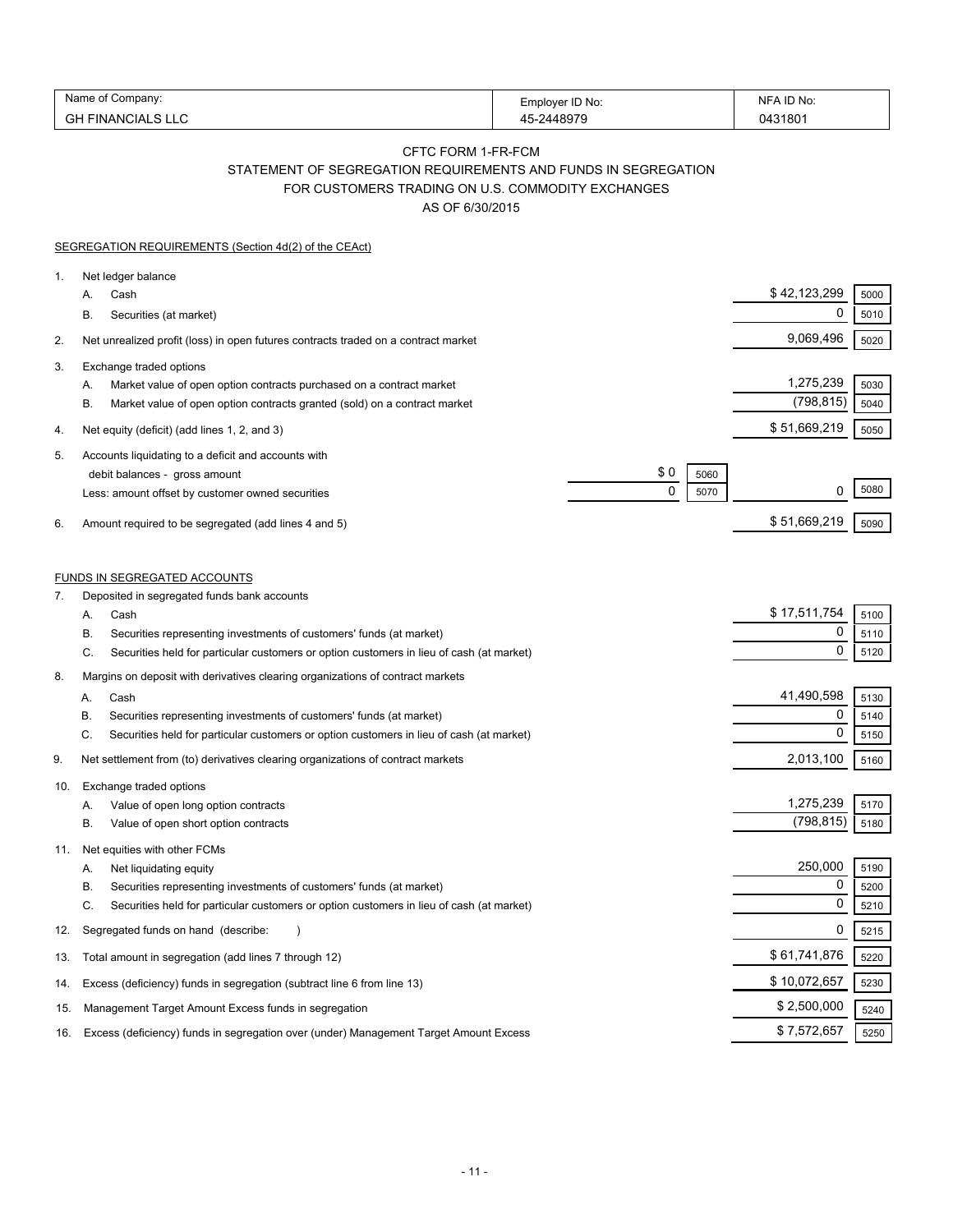| Name of Company:<br>' FINANCIALS LLU<br>GH | Employer ID No:<br>$-2448979$ | NFA ID No:<br>0431801 |
|--------------------------------------------|-------------------------------|-----------------------|
|--------------------------------------------|-------------------------------|-----------------------|

# CFTC FORM 1-FR-FCM STATEMENT OF SEGREGATION REQUIREMENTS AND FUNDS IN SEGREGATION FOR CUSTOMERS' DEALER OPTIONS ACCOUNTS AS OF 6/30/2015

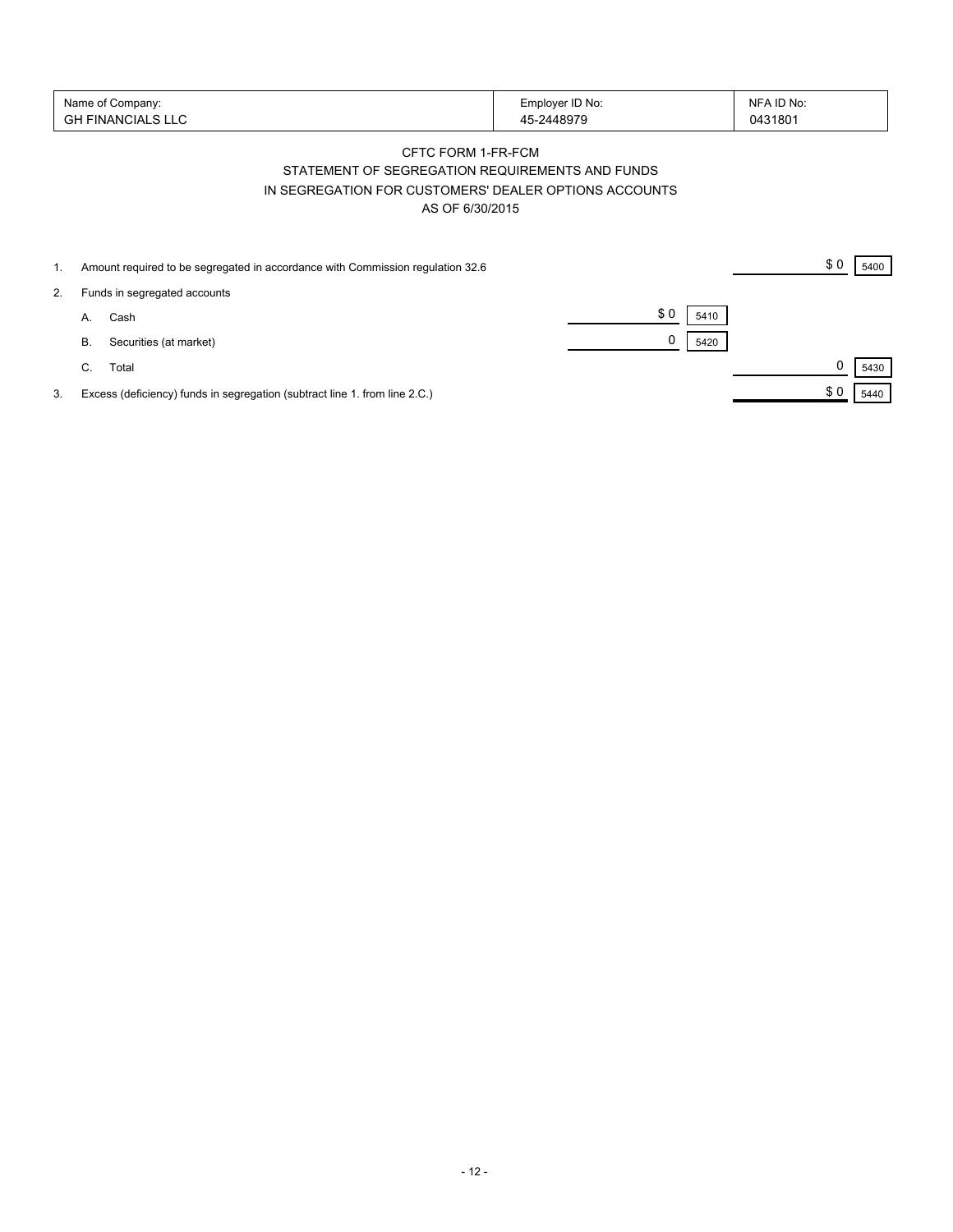|    | Name of Company:                                                                                          | Employer ID No: | NFA ID No: |      |
|----|-----------------------------------------------------------------------------------------------------------|-----------------|------------|------|
|    | <b>GH FINANCIALS LLC</b>                                                                                  | 45-2448979      | 0431801    |      |
|    |                                                                                                           |                 |            |      |
|    | CFTC FORM 1-FR-FCM                                                                                        |                 |            |      |
|    | STATEMENT OF SECURED AMOUNTS AND FUNDS HELD IN SEPARATE ACCOUNTS                                          |                 |            |      |
|    | PURSUANT TO COMMISSION REGULATION 30.7                                                                    |                 |            |      |
|    | AS OF 6/30/2015                                                                                           |                 |            |      |
|    | FOREIGN FUTURES AND FOREIGN OPTIONS SECURED AMOUNTS                                                       |                 |            |      |
|    |                                                                                                           |                 |            |      |
|    | Amount required to be set aside pursuant to law, rule or                                                  |                 |            |      |
|    | regulation of a foreign government or a rule of a self-regulatory<br>organization authorized thereunder   |                 |            |      |
|    |                                                                                                           |                 | \$0        | 5605 |
| 1. | Net ledger balance - Foreign Futures and Foreign Option Trading - All Customers                           |                 |            |      |
|    | Cash<br>А.                                                                                                |                 | \$1,290    | 5615 |
|    | В.<br>Securities (at market)                                                                              |                 | \$0        | 5617 |
| 2. | Net unrealized profit (loss) in open futures contracts traded on a foreign board of trade                 |                 | \$0        | 5625 |
| 3. | Exchange traded options                                                                                   |                 |            |      |
|    | Market value of open option contracts purchased on a foreign board of trade<br>А.                         |                 | \$0        | 5635 |
|    | В.<br>Market value of open option contracts granted (sold) on a foreign board of trade                    |                 | \$0        | 5637 |
|    |                                                                                                           |                 |            |      |
| 4. | Net equity (deficit) (add lines 1, 2, and 3)                                                              |                 | \$1,290    | 5645 |
| 5. | Accounts liquidating to a deficit and accounts with                                                       |                 |            |      |
|    | debit balances - gross amount                                                                             | \$0<br>5651     |            |      |
|    | Less: amount offset by customer owned securities                                                          | \$0<br>5652     | \$0        | 5654 |
| 6. | Amount required to be set aside as the secured amount - Net Liquidating Equity Method (add lines 4 and 5) |                 | \$1,290    | 5655 |
| 7. | Greater of amount required to be set aside to a foreign jurisdiction (above) or line 6.                   |                 | \$1,290    | 5660 |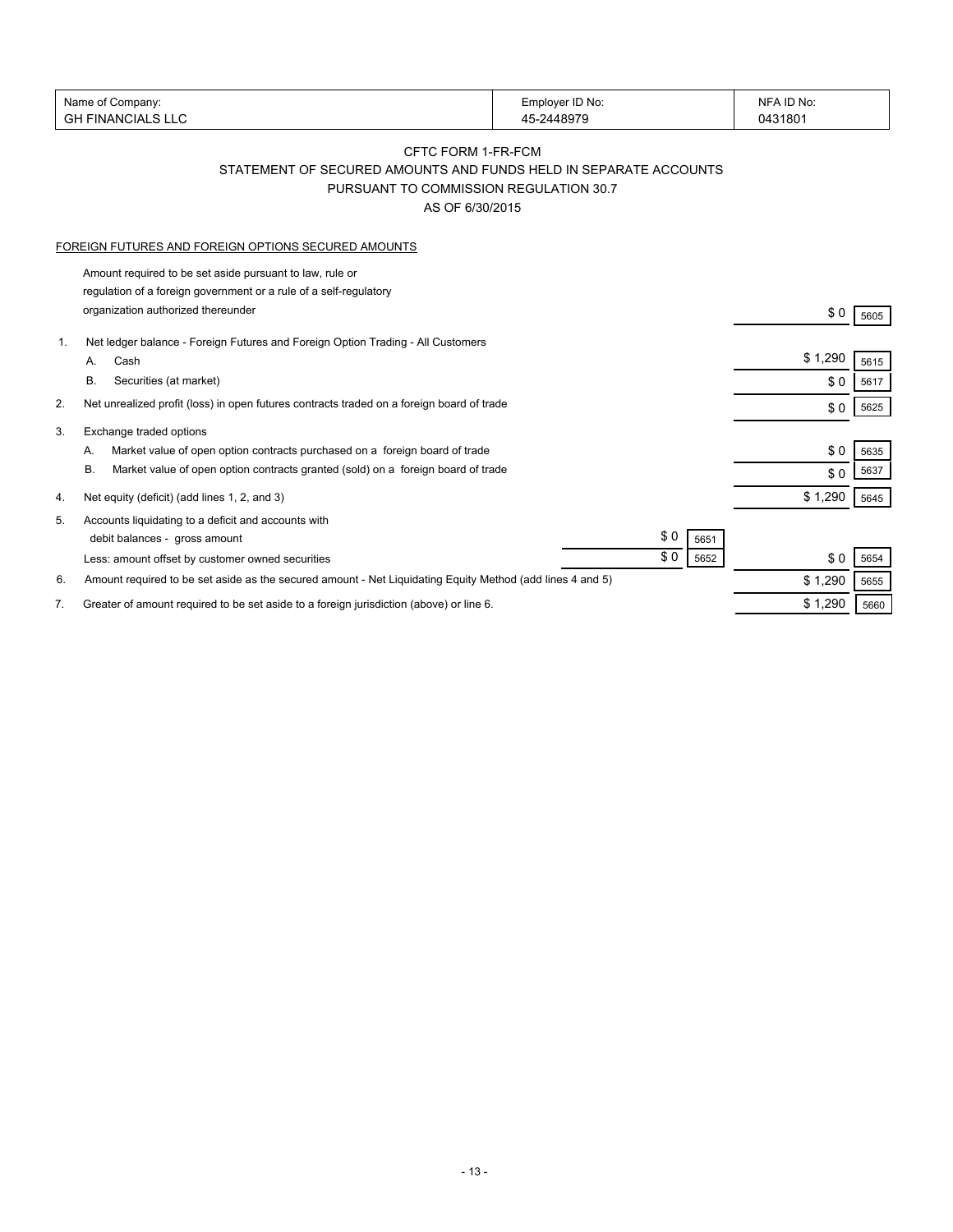|                | Name of Company:<br><b>GH FINANCIALS LLC</b>                                                                                                        | Employer ID No:<br>45-2448979 | NFA ID No:<br>0431801 |
|----------------|-----------------------------------------------------------------------------------------------------------------------------------------------------|-------------------------------|-----------------------|
|                | CFTC FORM 1-FR-FCM<br>STATEMENT OF SECURED AMOUNTS AND FUNDS HELD IN SEPARATE ACCOUNTS<br>PURSUANT TO COMMISSION REGULATION 30.7<br>AS OF 6/30/2015 |                               |                       |
|                | <b>FUNDS DEPOSITED IN SEPARATE REGULATION 30.7 ACCOUNTS</b>                                                                                         |                               |                       |
| $\mathbf{1}$ . | Cash in Banks                                                                                                                                       |                               |                       |
|                | Banks located in the United States<br>А.                                                                                                            | \$196,981<br>5700             |                       |
|                | В.<br>Other banks qualified under Regulation 30.7<br>Name(s): See Attached<br>5710                                                                  | 0<br>5720                     | \$196,981<br>5730     |
| 2.             | Securities                                                                                                                                          |                               |                       |
|                | In safekeeping with banks located in the United States<br>А.                                                                                        | \$0<br>5740                   |                       |
|                | In safekeeping with other banks qualified under Regulation 30.7<br>В.                                                                               |                               |                       |
|                | Name $(s)$ :<br>5750                                                                                                                                | 0<br>5760                     | 0<br>5770             |
| 3.             | Equities with registered futures commission merchants<br>Cash                                                                                       | \$103,669                     |                       |
|                | А.<br>В.<br>Securities                                                                                                                              | 5780<br>0<br>5790             |                       |
|                | C.<br>Unrealized gain (loss) on open futures contracts                                                                                              | 0<br>5800                     |                       |
|                | D.<br>Value of long option contracts                                                                                                                | 0<br>5810                     |                       |
|                | Е.<br>Value of short option contracts                                                                                                               | 0<br>5815                     | 103,669<br>5820       |
| 4.             | Amounts held by clearing organizations of foreign boards of trade                                                                                   |                               |                       |
|                | Name $(s)$ :<br>5830<br>Cash<br>А.                                                                                                                  | \$0                           |                       |
|                | В<br>Securities                                                                                                                                     | 5840<br>0<br>5850             |                       |
|                | C.<br>Amount due to (from) clearing organization - daily variation                                                                                  | 0<br>5860                     |                       |
|                | Value of long option contracts<br>D.                                                                                                                | 0<br>5870                     |                       |
|                | Е.<br>Value of short option contracts                                                                                                               | 0<br>5875                     | 0<br>5880             |
| 5.             | Amounts held by members of foreign boards of trade                                                                                                  |                               |                       |
|                | Name $(s)$ :<br>5890                                                                                                                                | \$0                           |                       |
|                | Cash<br>А.<br>В.<br>Securities                                                                                                                      | 5900<br>0<br>5910             |                       |
|                | C.<br>Unrealized gain (loss) on open futures contracts                                                                                              | 0<br>5920                     |                       |
|                | Value of long option contracts<br>D.                                                                                                                | 0<br>5930                     |                       |
|                | Е.<br>Value of short option contracts                                                                                                               | 0<br>5935                     | 0<br>5940             |
| 6.             | Amounts with other depositories designated by a foreign board of trade<br>Name $(s)$ :<br>5950                                                      |                               | 0<br>5960             |
| 7.             | Segregated funds on hand (describe):                                                                                                                |                               | 0<br>5965             |
| 8.             | Total funds in separate section 30.7 accounts                                                                                                       |                               | \$300,650<br>5970     |
| 9.             | Excess (deficiency) Set Aside Funds for Secured Amount (Subtract line 7 Secured Statement Page 1                                                    |                               |                       |
|                | from line 8)                                                                                                                                        |                               | \$299,360<br>5680     |
| 10.            | Management Target Amount for Excess funds in separate 30.7 accounts                                                                                 |                               | 75,000<br>5980        |
| 11.            | Excess (deficiency) funds in separate 30.7 accounts over (under) Management Target Excess                                                           |                               | 224,360<br>5985       |
|                |                                                                                                                                                     |                               |                       |